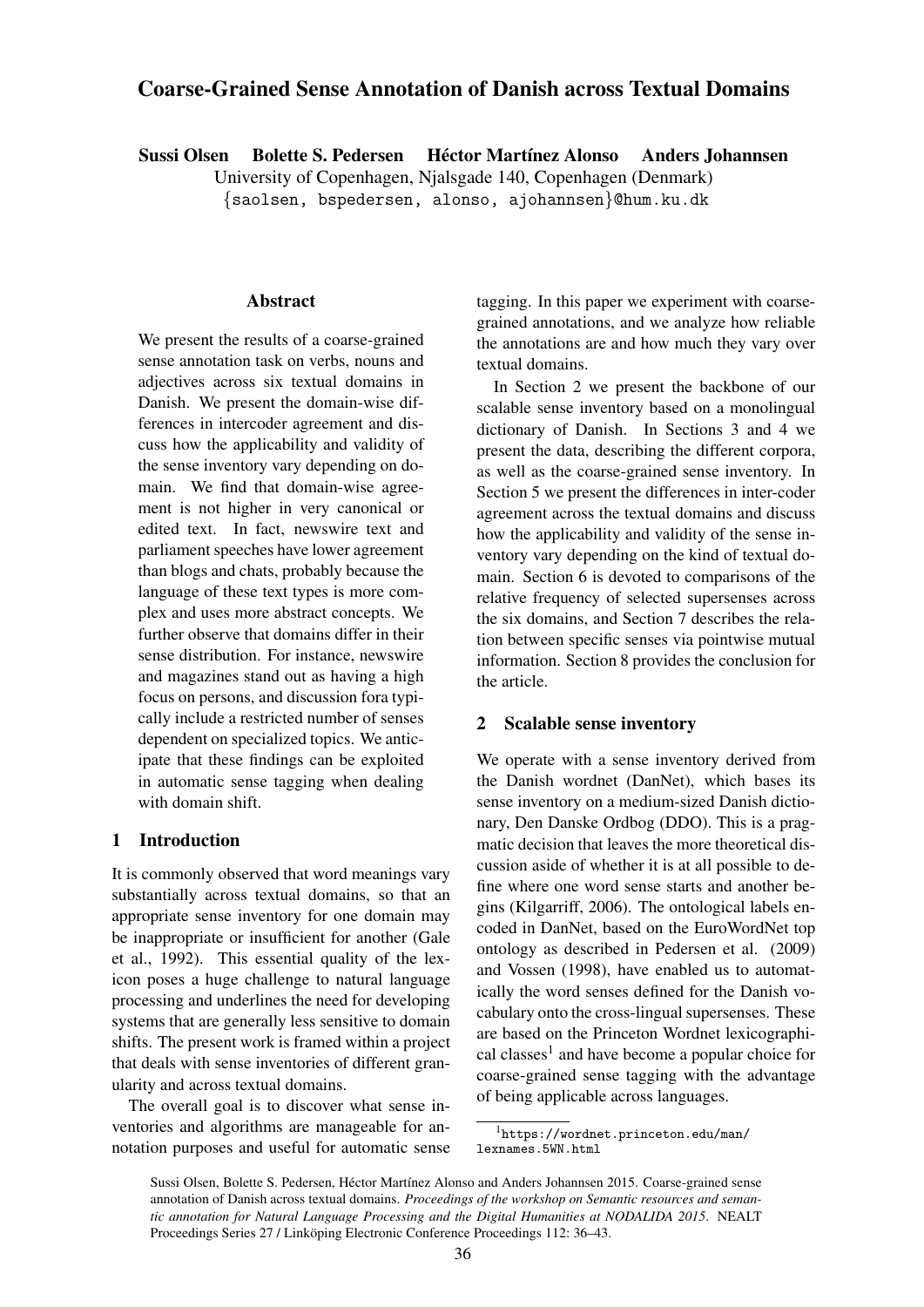| <b>Informativeness</b>               | <b>Cross-linguality</b> |
|--------------------------------------|-------------------------|
| <b>Coarse-grained</b>                | Language independent    |
| Supersenses (generalized senses)     |                         |
| <b>Clusters of DDO/DanNet senses</b> |                         |
| Full sense inventory from DDO        |                         |
| <b>Fine-grained</b>                  | Language specific       |
|                                      |                         |

Figure 1: Scales of sense granularity.

All corpora have been automatically preannotated on the basis of this mapping, allowing the annotator to choose the appropriate supersense in context.

Figure 1 shows three points on the continuum of word sense granularity applied in the project, spanning from the supersense annotation experiment presented in this paper over clusters of DDO senses, to the highly fine-grained full sense inventory of DDO applied to lexical samples experiments (Pedersen et al., 2015).

# 3 Corpora across domains

In this paper we use the term *domain* (or textual domain) for text type or genre, and not for subject domain; i.e. our domains are categories like BLOG, CHAT, and MAGAZINE, instead of Politics, Geography or Literature. The texts for annotation have been selected from the Danish CLARIN Reference Corpus (Asmussen and Halskov, 2012), which is a general-language corpus of 45M words spanning several text types or domains, although with a predominance of newswire texts (48%) . We have taken care to include a broad range of domains in our annotation data set.

Table 1 lists the domains and text sources that have been selected for manual annotation from each domain. The rightmost column shows the names of the domains in this paper.

#### 3.1 Corpus characteristics

We have characterized aspects of language use in the different textual domains with regard to average sentence length and the token/type ratio. The results of the analysis can be seen in Table 2.

Average sentence length is considerably larger for PARLIAMENT. These texts are originally speeches, written down by professional secretary staff, and long sentences are common in this genre. Apart from this, differences in sentence length

| Domain          | Av. sent.length | token<br>type | # sentences |
|-----------------|-----------------|---------------|-------------|
| <b>BLOG</b>     | 19.83           | 3.88          | 600         |
| <b>FORUM</b>    | 22.22           | 3.22          | 300         |
| <b>CHAT</b>     | 18.66           | 3.83          | 600         |
| <b>MAGAZINE</b> | 20.58           | 2.90          | 600         |
| PARLIAMENT      | 32.49           | 5.07          | 600         |
| <b>NEWSWIRE</b> | 19.47           | 2.66          | 600         |

Table 2: Language characteristics of the textual domains.

between the textual domains are small. We initially expected the texts produced by professionals (NEWSWIRE and MAGAZINE) to have longer sentences than user-generated texts (BLOG, CHAT and FORUM), but found that for the user-generated content domains the language was similar to spoken language, and punctuation was less used, which may account for the longer sentences.

The token/type ratio measures the variety of the vocabulary, or more precisely the average number of repetitions of each type. A higher token/type ratio thus means a less varied choice of vocabulary. PARLIAMENT is the domain with the highest token/type ratio. The domains BLOG and CHAT also have a rather high token/type ratio, which fits well with the annotators' impression that the language in these textual domains was homogenous with lots of repetitions. We find the highest lexical variation in the newswire domain.

#### 3.2 Annotation process

The texts in our analyses were manually annotated by trained students. Our students annotate using WebAnno, a web-based annotation tool developed by Technische Universität Darmstadt for the CLARIN community (Yimam et al., 2013). Using WebAnno allows monitoring and measuring the progress and the quality of the annotation projects in terms of inter-annotator agreement.

More than half of the sentences have been annotated by two or more annotators in order to measure inter-annotator agreement, and most of these sentences have been adjudicated by a trained linguist. The remaining sentences have only been annotated by one annotator. Three annotators worked on the newswire texts, and two of them did the annotations on the remaining texts. Although these two annotators are skilled and, as demonstrated by the adjudication process, adhered closely to the instruction guidelines, the low num-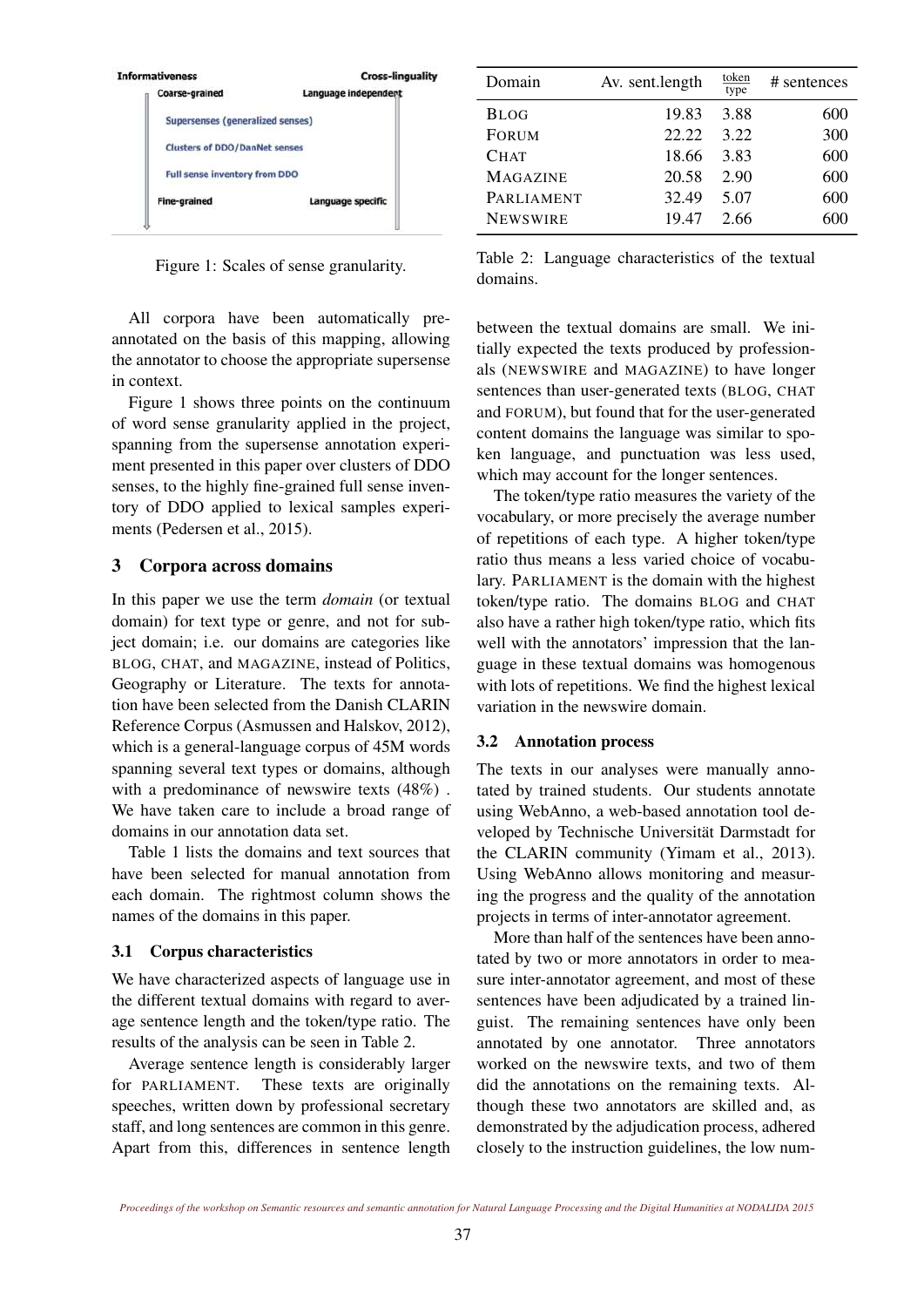| Source          | Description                                                       | Domain          |
|-----------------|-------------------------------------------------------------------|-----------------|
| Bentes blog     | A blog written by a woman in her forties                          | <b>BLOG</b>     |
| Selvhenter      | A chat forum mostly used by young people                          | <b>CHAT</b>     |
| Se og Hør       | A celebrity gossip magazine                                       | <b>MAGAZINE</b> |
| Folketingstaler | Speeches from the Danish Parliament written down by professionals | PARLIAMENT      |
| Mangamania      | A chat forum for persons who love manga                           | <b>FORUM</b>    |
| Politiken       | A large Danish newspaper                                          | <b>NEWSWIRE</b> |

Table 1: The domains and texts included in the annotation data set.

ber of annotators may have adversely affected the results, leading to slightly biased data (see Section 5).

#### 4 The extended supersense inventory

Basing the supersense inventory on the Princeton Wordnet lexicographical classes has the advantage of being inter-lingually comparable and interoperable, because wordnets for a wide range of languages are linked to Princeton Wordnet.

However, the supersense classes were not originally designed for sense annotation. During the annotation process, we discovered that some senses are needlessly coarse and in fact confound important distinctions. Therefore, we refine the Princeton supersense inventory with additional senses in cases where these cover large groups of easily detectable word senses in Dan-Net, such as diseases, body parts, institutions and vehicles. Because this is a process of refinement, we maintain compatibility with Princeton Wordnet. A new sense is introduced by subdividing an original sense and can thus always be unambiguously mapped back to the original sense.The full set of supersenses with the extensions can be seen in Table 3.

In total, the standard supersense set has been extended with seven noun categories and two verb categories. For adjectives, which only have a *catch-all* sense in Princeton Wordnet, we have added four high-level categories covering mental, social, physical and time-related property senses. The inspiration for the new adjective senses came from the four major sense groupings from the Danish wordnet. Finally, three tags for verbal satellites have been introduced to account for collocations, particles, and reflexive pronouns. While these satellite tags seemingly do not carry semantic meaning but are more grammatical in nature, they obtain a semantic interpretation in con-

| verb.communication verb.PARTICLE |     |
|----------------------------------|-----|
| sige                             | fra |

Figure 2: Annotation of phrasal verbs.

junction with a verb. In particular they ensure that a certain particle, pronoun or element of a collocation is understood as a lexical unit in conjunction with its preceding verb. To exemplify, Figure 2 shows how the phrasal verb *sige fra* (lit. say from, 'cancel') receives the supersense verb.communication, while the particle fra received the particle tag.

Ide and Wilks (2006), Brown et al. (2010) and more recently Melo et al. (2012) discuss coarsegrained sense distinctions for natural language processing, and Ciaramita and Johnson (2003) provide one of the first to use lexicographical classes as sense inventory for an automatic prediction task.

# 5 Inter-annotator agreement across domains

Over 50% of our data, 1900 sentences in total, has been doubly annotated with the aim of measuring and controlling annotator consistency. The disagreements inform on the validity of the sense inventory in general as well as for the different domains. They also provide hints about problematic, document-specific issues. Such issues were found for BLOG, for instance, which includes a frequent number of meta remarks where a certain feed can be found, as in:

*Dette indlæg blev udgivet den tirsdag, 21. september 2010 kl. 10:14 og er gemt i Min have. Du kan følge alle svar til dette indlæg via RSS 2.0-feedet. (Bentes Blog)*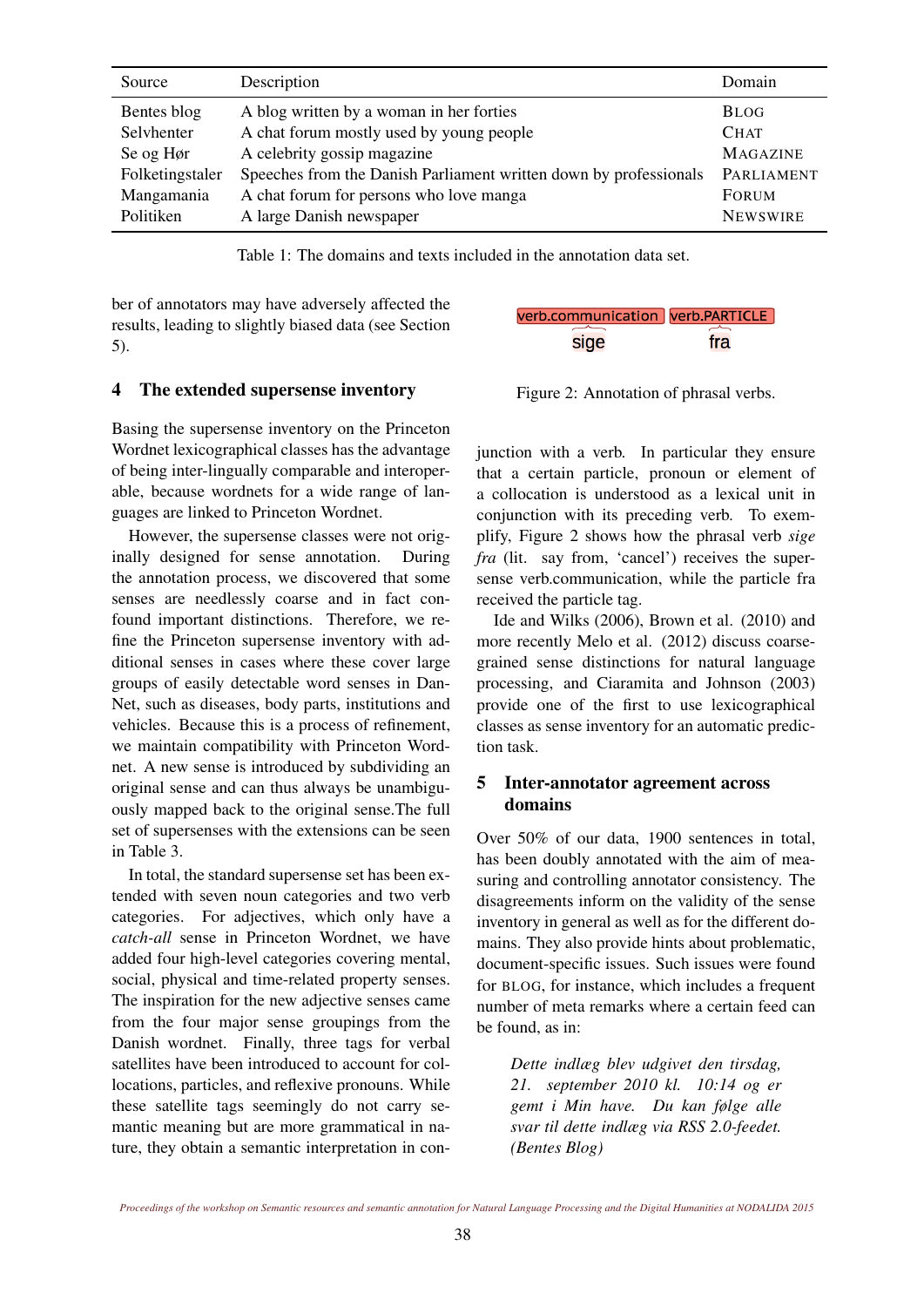| ADJ.ALL               | NOUN.FOOD               | <b>SAT. PARTICLE</b>      |
|-----------------------|-------------------------|---------------------------|
| <b>ADJ.MENTAL</b>     | <b>NOUN.GROUP</b>       | <b>SAT.RELFPRON</b>       |
| <b>ADJ.PHYS</b>       | <b>NOUN.INSTITUTION</b> | VERB.ACT                  |
| <b>ADJ.SOCIAL</b>     | NOUN.LOCATION           | <b>VERB.ASPECTUAL</b>     |
| ADJ.TIME              | <b>NOUN.MOTIVE</b>      | <b>VERB.BODY</b>          |
| NOUN. TOPS            | NOUN.OBJECT             | VERB.CHANGE               |
| NOUN.ABSTRACT         | <b>NOUN.PERSON</b>      | <b>VERB.COGNITION</b>     |
| NOUN.ACT              | <b>NOUN.PHENOMENON</b>  | <b>VERB.COMMUNICATION</b> |
| <b>NOUN.ANIMAL</b>    | <b>NOUN.PLANT</b>       | <b>VERB.COMPETITION</b>   |
| NOUN.ARTIFACT         | <b>NOUN.POSSESSION</b>  | <b>VERB.CONSUMPTION</b>   |
| <b>NOUN.ATTRIBUTE</b> | <b>NOUN.PROCESS</b>     | <b>VERB.CONTACT</b>       |
| NOUN.BODY             | NOUN.QUANTITY           | <b>VERB.CREATION</b>      |
| <b>NOUN.BUILDING</b>  | <b>NOUN.RELATION</b>    | <b>VERB.EMOTION</b>       |
| NOUN.COGNITION        | <b>NOUN.SHAPE</b>       | <b>VERB.MOTION</b>        |
| NOUN.COMMUNICATION    | <b>NOUN.STATE</b>       | <b>VERB.PERCEPTION</b>    |
| <b>NOUN.CONTAINER</b> | NOUN.SUBSTANCE          | <b>VERB.PHENOMENON</b>    |
| <b>NOUN.DISEASE</b>   | <b>NOUN.TIME</b>        | <b>VERB.POSSESSION</b>    |
| <b>NOUN.DOMAIN</b>    | <b>NOUN.VEHICLE</b>     | <b>VERB.SOCIAL</b>        |
| NOUN.FEELING          | <b>SAT.COLL</b>         | <b>VERB.STATIVE</b>       |

Table 3: The standard supersense inventory with the added senses/satellite types in bold.

| Domain            | $K$ -agreement | % double annotated |
|-------------------|----------------|--------------------|
| <b>BLOG</b>       | 0.66           | 50 $%$             |
| <b>FORUM</b>      | 0.54           | 66 %               |
| CHAT              | 0.68           | 66 %               |
| <b>MAGAZINE</b>   | 0.61           | 33%                |
| <b>PARLIAMENT</b> | 0.59           | $33\%$             |
| <b>NEWSWIRE</b>   | 0.59           | $100\%$            |
| All domains       | 0.63           |                    |

Table 4: Inter-annotator agreement  $\kappa$  across domains together with the percentage of double annotated files.

This feed was published Tuesday September 21 at 10:00 and is saved under My garden. You can follow all comments to this feed via the RSS 2.0 feed.

In such cases the annotators reached a consensus on how to tag the blog-specific metadata.

Table 4 shows that even if agreement results are generally good for the task (Artstein and Poesio, 2008), not all textual domains are equally easy to annotate. NEWSWIRE and PARLIAMENT show the lowest agreement, which is a somewhat surprising finding, because these texts are the most canonical and elaborate and thus arguably easier to understand and annotate. FORUM has 300 sentences, unlike the other domains, which have double the amount. This difference has an impact in the chance-correction measure of the  $\kappa$  coefficient, making the chance-adjustment more severe. However, NEWSWIRE has more semantic types than



Figure 3: Disagreement for noun senses in NEWSWIRE.

e.g. BLOG (see Figure 3, 4 and 5), and the more varied the text, the more difficult it will be to annotate and achieve high agreement. Furthermore, PARLIAMENT texts are in a higher register than texts from BLOG or CHAT and include more abstract words (verb.cognition, noun.abstract).

Figures 3 to 5 illustrate the patterns of disagreement between annotators. The matrix is constructed by first gathering all of the words tagged by at least one annotator as, say, noun.abstract, observing what the other annotators tagged the same words as. Each cell in the plotted matrix measures the number of times two annotators tagged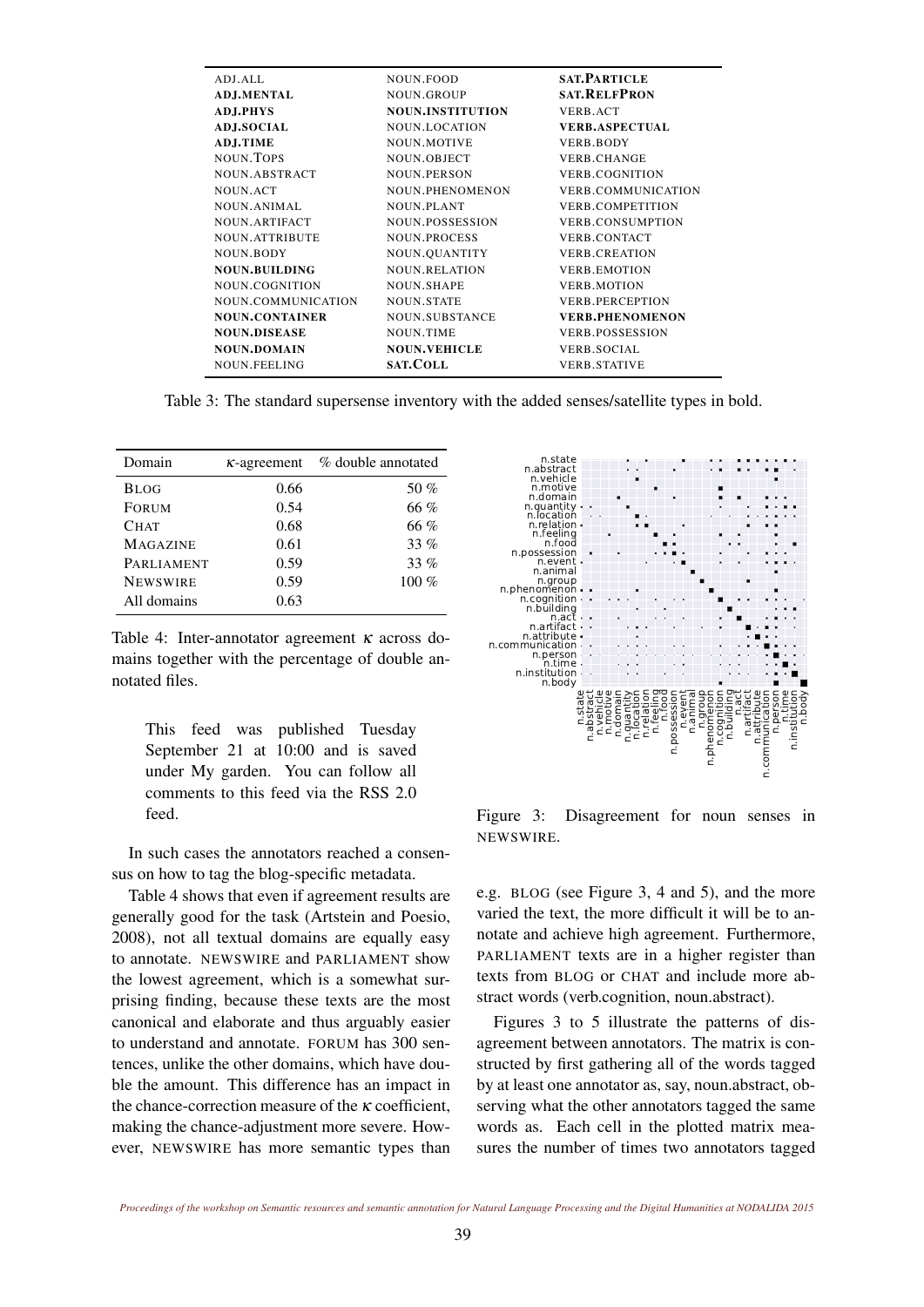

Figure 4: Disagreement for noun senses in BLOG.



Figure 5: Disagreement for noun senses in PAR-LIAMENT.

| Word                          | Conflicting annotation |
|-------------------------------|------------------------|
| <i>musik</i> (music)          | noun.communication     |
| dans (dancing)                | noun.act               |
| <i>natradio</i> (night radio) | noun.communication     |
| <i>design</i> (design)        | noun.attribute         |
| kultur (culture)              | noun.cognition         |

Table 5: Examples of disagreement between noun.domain and another supersense.

a word with a given combination of tags (e.g. one annotator chose noun.abstract and another chose noun.body). Large entries on the diagonal indicate agreement, while off-diagonal entries mean that two senses are confused. Furthermore, the matrix is normalized by row, and rows are sorted after the size of the diagonal value. Thus the senses with the worst disagreement appear first while the best senses are located near the bottom of the matrix.

For instance, the sense noun.group has a smaller value in the diagonal than in the column for noun.quantity. This difference indicates that annotators often disagree about these senses, and that there is little agreement on when to assign the sense noun.group. Other senses like noun.food have perfect or near-perfect agreement. In all three disagreement plots, covering the NEWSWIRE, BLOG and PARLIAMENT, we find that the supersense noun.domain is problematic to the annotators. This supersense has a smaller value in the diagonal than in the column for communication and cognition.

Table 5 shows some examples of this disagreement, where nouns have been annotated with noun.domain and some other sense respectively. As a consequence this supersense should either be better explained and exemplified in the annotator guidelines, or it should be discarded from the extended list altogether.

We also observe that some of the very frequently used types are easier to annotate in NEWSWIRE than in BLOG and PARLIAMENT debates. This is true for supersenses such as noun.institution and noun.communication (for supersense frequency see Section 6) where the number of off-diagonal boxes are lower for NEWSWIRE than for the other textual domains. More metaphorical language in political speeches, which is generally harder to annotate, could explain this difference, as well as frequent reference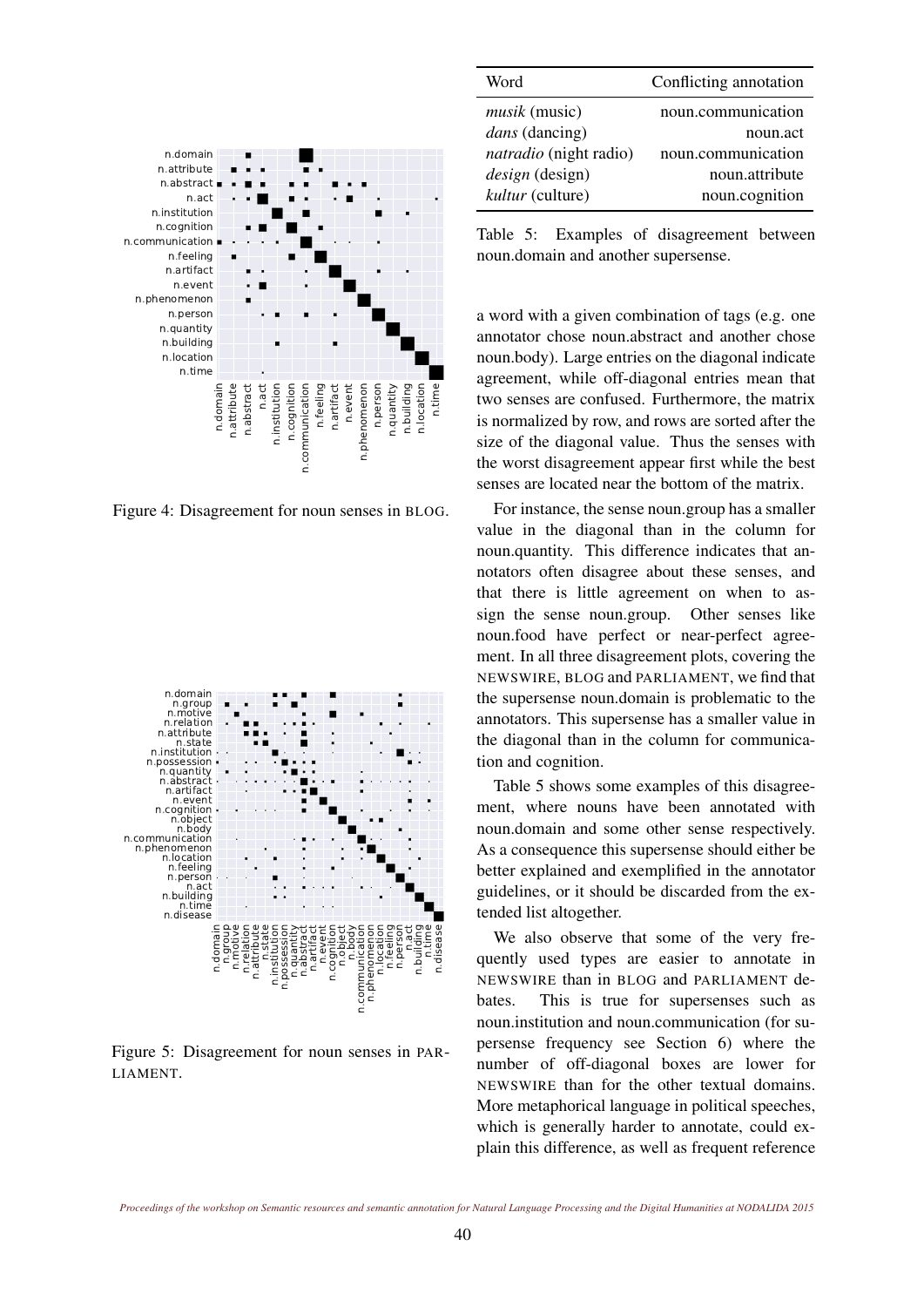

Figure 6: Most and least frequent supersenses in the complete annotated corpus.

to institutions of a very different status.

## 6 Sense distributions

We now analyze the variation across domains for the top 15 supersenses. Figure 7 provides a picture of which senses are the dominating in each selected domain compared to the sense distribution in the complete annotated corpus in Figure 6.

We observe that noun.person is by far the most frequent tag in MAGAZINE and NEWSWIRE where references to people make up a large portion of the text. The MAGAZINE domain is mostly tabloid content in which the life of famous people is discussed. In contrast, the annotated blogs refer only sparingly to people but focus on personal reflections on life. The tag noun.communication is frequent in BLOG, partly influenced by the meta comments exemplified in Section 5.

The CHAT domain is the only one where the first most frequent sense is not a nominal sense, but instead the verb.stative supersense (mainly forms of the verb *være*, to be). In this domain pronominal subjects are about three times as common as in the NEWSWIRE domain, and many of the syntactic slots (e.g. subject) that would otherwise be satisfied by noun.person in other types of text are satisfied by pronouns in this domain. This explains why noun.person is only the fourth most frequent sense in this domain.

In FORUM, noun.artifact is the second most frequent sense, because the members of the forum discuss *things*: publications, computer parts, and collectible card games. More abstract concepts like movies or games are often referred to

| Sense 1          | Sense 2        | PMI  |
|------------------|----------------|------|
| verb.consumption | noun.food      | 2.71 |
| verb.contact     | noun.body      | 2.26 |
| noun.food        | noun.container | 2.04 |
| verb.body        | noun.body      | 1.39 |
| noun disease     | noun.body      | 1.29 |
| verb.competition | noun.event     | 1.13 |
| verb motion      | verb.contact   | 1.10 |
| verb.contact     | noun artifact  | 1.08 |
| noun substance   | noun.object    | 1.07 |
| noun.shape       | noun.body      | 1.06 |
| noun.vehicle     | noun.substance | 0.79 |
| verb.competition | noun.relation  | 0.75 |

Table 6: Mutual information for supersenses.

in their physical incarnation. The high frequency of noun.artifact is a result of the specialized topic of the forum.

The PARLIAMENT texts are special in several ways, which we see reflected in the annotations. Abstract concepts and verbal states are frequent for this text type, which is not the case for the other text types. Moreover, this text type has more words per sentence and the highest token/type ratio (as seen in Table 2) and thus the least varied language.

#### 7 Relation between senses

This section offers an overview on how supersenses co-occur. To give account for relevant associations between senses, we use PMI (pointwise mutual information), which is an informationtheoretical measure of association between variables. Higher PMI values indicate stronger association, i.e. variable *A* is more predictable from variable *B*.

Table 6 shows the twelve pairs of supersense with the highest pointwise mutual information calculated across sentences. We observe that some of the associations are prototypical selectional restrictions like verb.comsumption + noun.food as in:

*Hvad drikker I af sodavand , hvis I gør?* What kind of soda (noun.food) do you drink(verb.consumption), if you do?

Other associations are topical, regardless of parts of speech, like verb.competition and noun.event: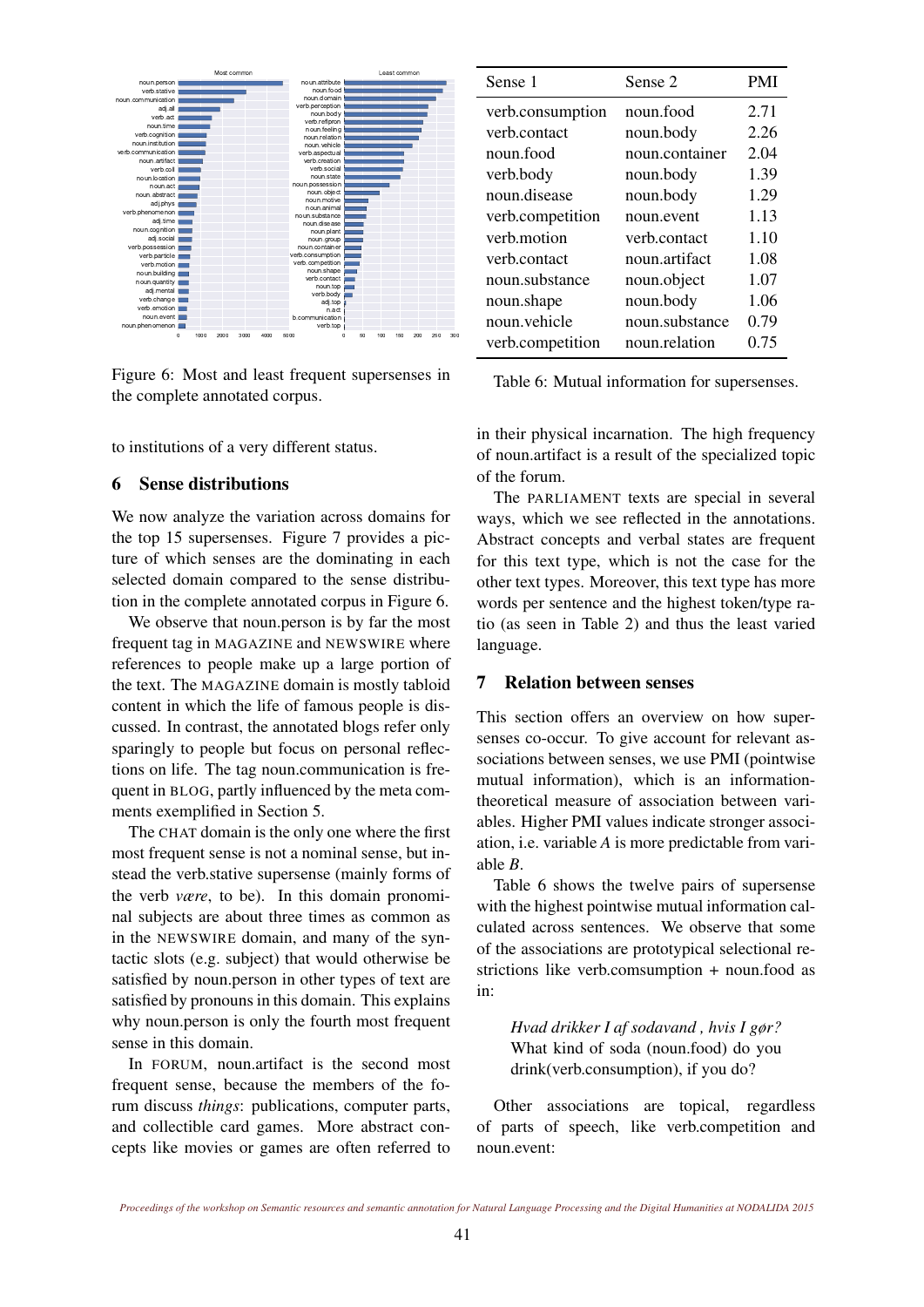

Figure 7: Variation across domains in the top 15 supersenses.

*FCK har vundet pokalfinalen.* FCK has won(verb.competition) the cup final(noun.event).

Finally, some of the associations appear for the same part of speech, like noun.disease and noun.body, or noun.food and noun.container. In these associations, one sense is a strong indicator for the other at the topic level (diseases are bodily; food is kept somewhere, etc).

# 8 Conclusion

We observe that domain-wise agreement is not linked to factors such as how canonical the text is, and whether the text is professionally edited or not. The NEWSWIRE and PARLIAMENT domains, which contain the most thoroughly edited text in the corpus, have the lowest agreement, which is somewhat unexpected. Here we suggest that certain words and sense variations are intrinsically more difficult, e.g. abstract senses. In comparison, FORUM has a clear topic, constraining the discourse elements and their semantic type and thus making annotation easier.

The annotation task yields good agreement for supersense annotations across a number of domains, matching or exceeding the level of agreement found in previous, comparable studies. However, a few supersenses are hard to apply uniformly across all domains, calling for further analysis and perhaps an adjustment of the sense inventory. Abstract noun supersenses as well as verb supersenses related to cognition were generally harder to annotate consistently than more concrete supersenses.

By examining the top 15 supersenses of each domain, we have also shown how textual domains differ in their sense distribution. These observations can later be exploited in automatic sense tagging when dealing with domain shift. One way to do this is pre-estimating the most-frequent sense of the target domain using a lexical knowledge base like DanNet.

For experiments with automatic tagging of Danish data based on the annotations, we refer to Martínez Alonso et al. (2015a) and Martínez Alonso et al. (2015b).